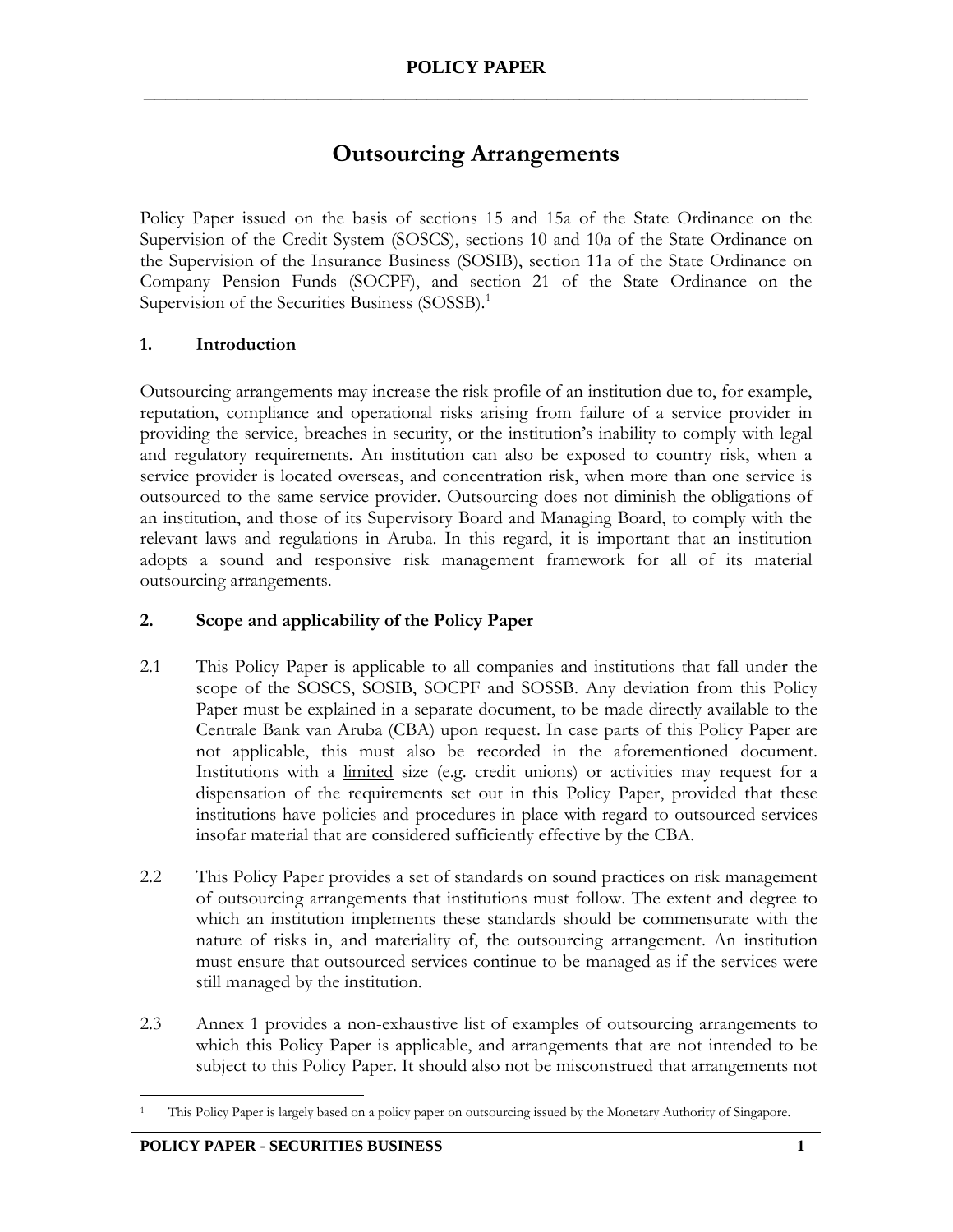defined as outsourcing need not be subject to adequate risk management and sound internal controls. Annex 2 provides guidance to an institution in assessing whether an outsourcing arrangement would be considered a material outsourcing arrangement. Annex 3 provides a template for an institution to maintain a register of its material outsourcing arrangements. This register must be made directly available to the CBA upon request.

## **3. Definitions**

3.1 In this Policy Paper, unless the context otherwise requires:

#### 3.1.1 Institution means:

Credit institutions, insurance companies, pension funds, securities brokers, asset managers, investment institutions, custodians and stock exchanges, supervised by virtue of the SOSCS, SOSIB, SOCPF and SOSSB;

- 3.1.2 Material outsourcing arrangement means an outsourcing arrangement:
	- (a) Which, in the event of a service failure or security breach, has the potential to either significantly impact an institution's:
		- (i) business operations, reputation or profitability, or
		- (ii) ability to manage risk and comply with applicable laws and regulations, or
	- (b) Which involves customer information and, in the event of any unauthorized access or disclosure, loss or theft of customer information, may have a significant impact on an institution's customers;
- 3.1.3 Outsourcing agreement means:

A written agreement setting out the contractual terms and conditions governing relation-ships, obligations, responsibilities, rights and expectations of the contracting parties in an outsourcing arrangement;

3.1.4 Outsourcing arrangement means:

An arrangement in which a service provider provides the institution with a service that may currently or potentially be performed by the institution itself and which includes the following characteristics:

- (a) The institution is dependent on the service on an ongoing basis; and
- (b) The service is integral to the provision of a financial service by the institution or the service is provided to the market by the service provider in the name of the institution;
- 3.1.5 Service provider means:

Any party which provides a service to the institution, including any entity within the institution's group<sup>2</sup>, whether it is located in Aruba or elsewhere;

 $\overline{a}$ <sup>2</sup> This refers to the institution's Head Office or parent institution, subsidiaries, affiliates, and any entity (including their subsidiaries, affiliates and special purpose entities) that the institution exerts control over or that exerts control over the institution.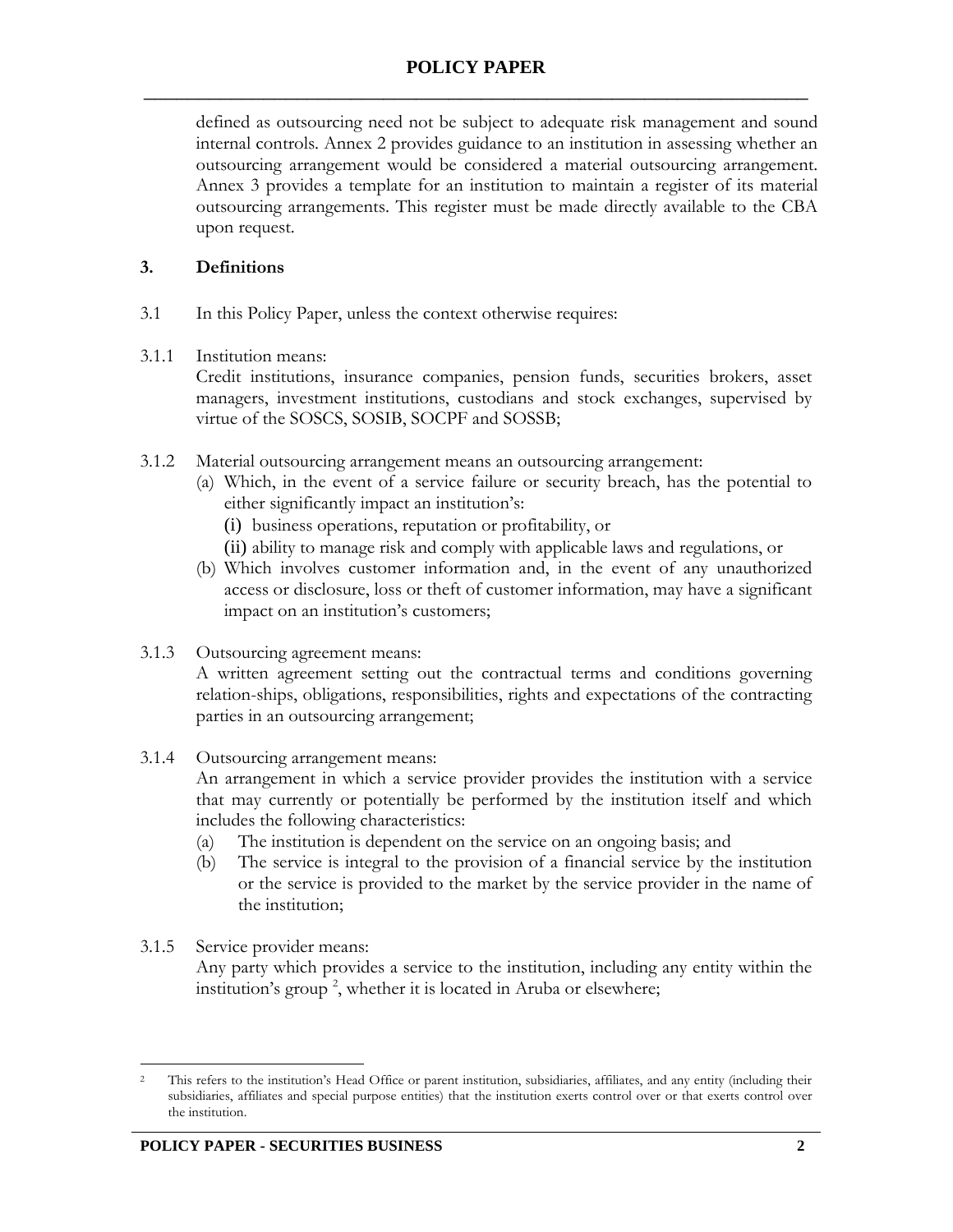#### 3.1.6 Sub-contracting means:

An arrangement where a service provider which has an outsourcing agreement with an institution, further outsources the services or a material part of the services covered under the outsourcing arrangement to another service provider.

## **4. Risk management practices**

#### **4.1 Responsibility of the Supervisory Board and Managing Board**

4.1.1 The Supervisory Board and Managing Board of an institution play pivotal roles in ensuring a sound risk management culture and environment. While an institution may delegate day-to-day operational duties to the service provider, the responsibilities for maintaining effective oversight and governance of outsourcing arrangements, managing outsourcing risks, and implementing an adequate outsourcing risk management framework, in accordance with this Policy Paper, continue to rest with the institution, its Supervisory Board and Managing Board. The Supervisory Board and Managing Board of an institution must ensure that there are adequate processes to provide a comprehensive institution-wide view of the institution's risk exposures from outsourcing, and incorporate the assessment and mitigation of such risks into the institution's outsourcing risk management framework.

#### 4.1.2 The Managing Board is responsible for:

- (a) Establishing a framework to evaluate the risks and materiality of all existing and prospective outsourcing arrangements and the policies that apply to such arrangements;
- (b) Developing sound and prudent outsourcing policies and procedures that are commensurate with the nature, scope and complexity of the outsourcing arrangements as well as ensuring that these policies and procedures are implemented effectively
- (c) Setting a suitable risk appetite to define the nature and extent of risks that the institution is willing and able to assume from its outsourcing arrangements;
- (d) Laying down appropriate approval authorities for outsourcing arrangements consistent with its established strategy and risk appetite;
- (e) Assessing management competencies for developing sound and responsive outsourcing risk management policies and procedures that are commensurate with the nature, scope, and complexity of the outsourcing arrangements;
- (f) Undertaking regular reviews of outsourcing strategies and arrangements for their continued relevance, safety and soundness; and
- (g) Communicating information pertaining to risks arising from its material outsourcing arrangements to the Supervisory Board in a timely manner.
- 4.1.3 The Supervisory Board is responsible for:
	- (a) Evaluating the materiality and risks from all existing and prospective outsourcing arrangements, based on the framework established by the Managing Board;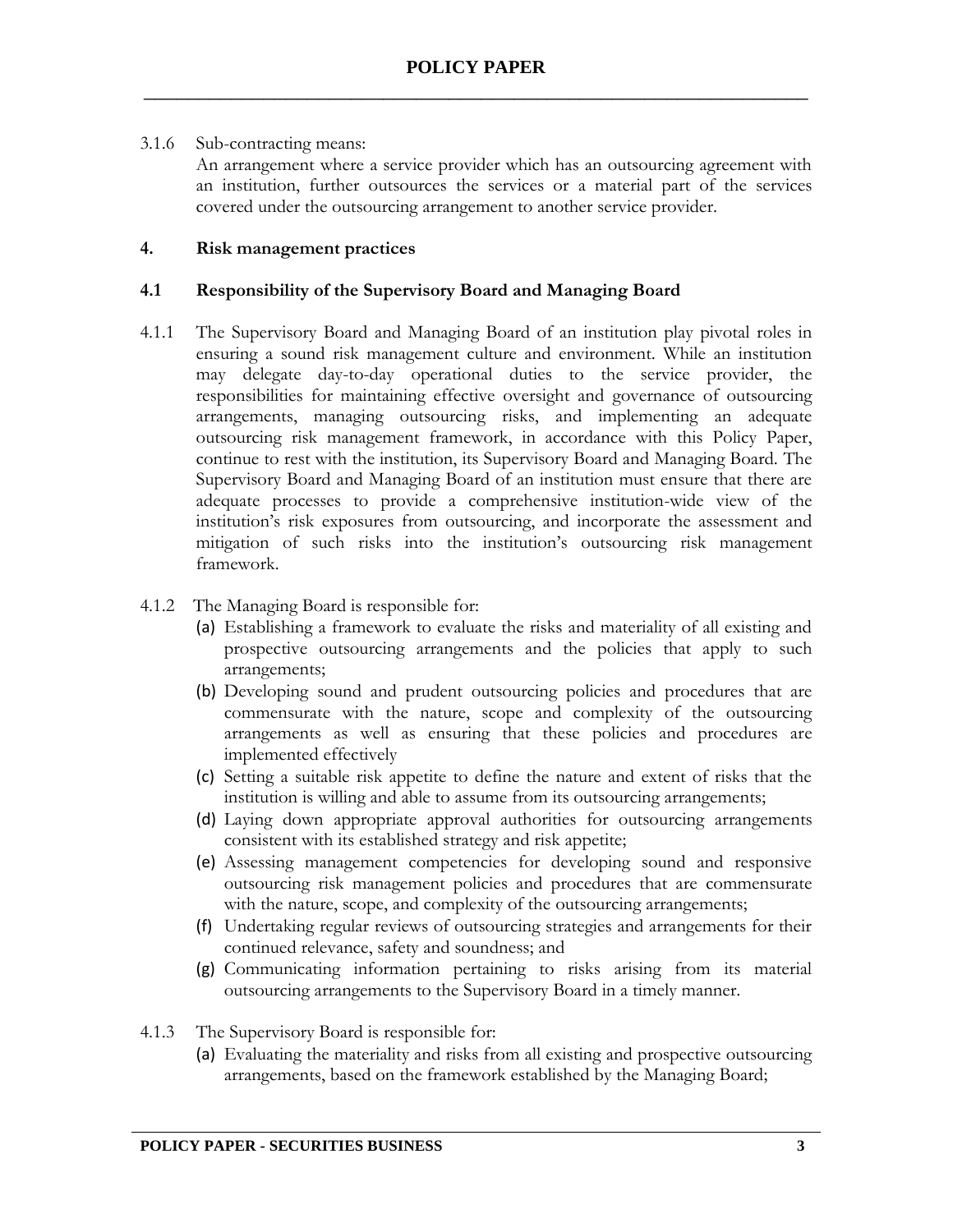- (b) Reviewing regularly the effectiveness of, and appropriately adjusting of, policies, standards, and procedures to reflect changes in the institution's overall risk profile and risk environment;
- (c) Monitoring and maintaining effective control of all risks from its material outsourcing arrangements on an institution-wide basis;
- (d) Ensuring that contingency plans, based on realistic and probable disruptive scenarios, are in place and regularly tested;
- (e) Ensuring that there is independent review and audit for compliance with outsourcing policies and procedures; and
- (f) Ensuring that appropriate and timely remedial actions are taken to address audit findings.

#### **4.2 Evaluation of risks**

- 4.2.1 In order to be satisfied that an outsourcing arrangement does not result in the risk management, internal control, business conduct or reputation of an institution being compromised or weakened, the Supervisory board and Managing Board need to be fully aware of and understand the risks arising from outsourcing. The institution must establish a framework for risk evaluation which should include the following steps:
	- (a) Identifying the role of outsourcing in the overall business strategy and objectives of the institution;
	- (b) Performing comprehensive due diligence on the nature, scope, and complexity of the outsourcing arrangements to identify and mitigate key risks;
	- (c) Assessing the service provider's ability to employ a high standard of care in performing the outsourced service and meet regulatory standards as if the outsourcing arrangement is performed by the institution;
	- (d) Analyzing the impact of the outsourcing arrangement on the overall risk profile of the institution, and whether adequate internal expertise and resources are available to mitigate the risks identified;
	- (e) Analyzing the institution's as well as the institution's group aggregate exposure to the outsourcing arrangement, to manage concentration risk; and
	- (f) Analyzing the benefits of outsourcing against the risks that may arise, ranging from the impact of temporary disruption to service, to that of a material breach in security and confidentiality, and unexpected termination of the outsourcing arrangement, and whether for strategic and internal control reasons, the institution should not enter into the outsourcing arrangement.
- 4.2.2 Such risk evaluations should be performed when an institution is planning to enter into a material outsourcing arrangement with an existing or a new service provider, and also re-performed periodically on existing material outsourcing arrangements, as part of the approval, strategic planning, risk management or internal control reviews of the outsourcing arrangements of the institution.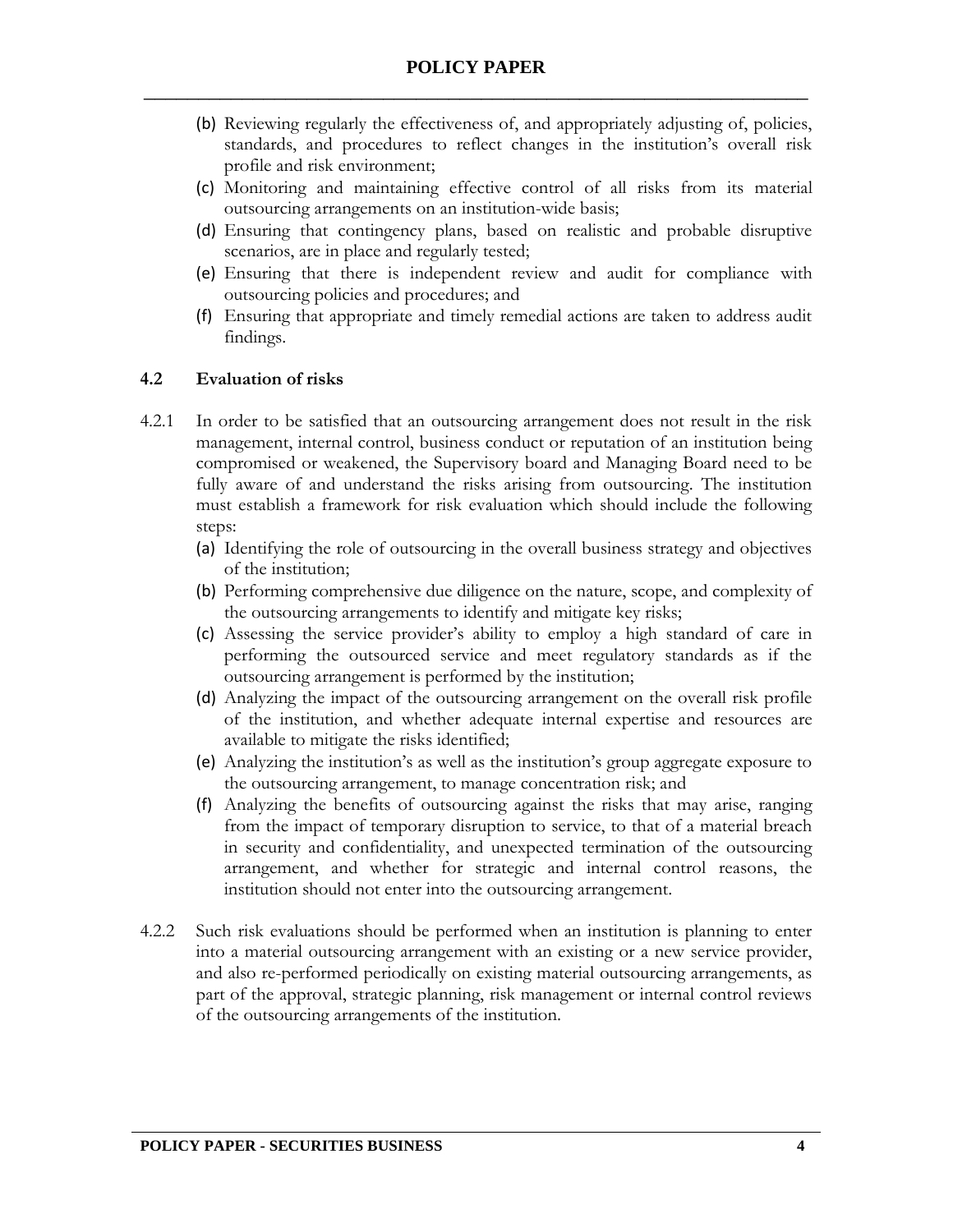#### **4.3 Assessment of Service Providers**

- 4.3.1 In considering renegotiating or renewing an outsourcing arrangement, an institution should subject the service provider to appropriate due diligence processes to assess the risks associated with the outsourcing arrangement.
- 4.3.2 An institution must assess all relevant aspects of the service provider, including its capability to employ a high standard of care in the performance of the outsourcing arrangement as if the service is performed by the institution to meet its obligations as a regulated entity.

The due diligence must also take into account the physical and IT security controls the service provider has in place, the business reputation and financial strength of the service provider, including the ethical and professional standards held by the service provider, and its ability to meet obligations under the outsourcing arrangement. Onsite visits at the service provider, and where possible, independent reviews and market feedback on the service provider, must also be obtained to supplement the institution's assessment. On-site visits must be conducted by persons who possess the requisite knowledge and skills to conduct the assessment.

- 4.3.3 The due diligence must involve an evaluation of all relevant information about the service provider. Information to be evaluated includes the service provider's:
	- (a) Experience and capability to implement and support the outsourcing arrangement over the contracted period;
	- (b) Financial strength and resources (the due diligence should be similar to a credit assessment of the viability of the service provider based on reviews of business strategy and goals, audited financial statements, the strength of commitments of major equity sponsors and the ability to service commitments even under adverse conditions);
	- (c) Corporate governance, business reputation and culture, compliance, and pending or potential litigation;
	- (d) Security and internal controls, audit coverage, reporting and monitoring environment;
	- (e) Risk management framework and capabilities in respect of the outsourcing arrangement;
	- (f) Disaster recovery arrangements and disaster recovery track record;
	- (g) Reliance on sub-contractors;
	- (h) Insurance coverage;
	- (i) External environment (such as the political, economic, social and legal environment of the jurisdiction in which the service provider operates); and
	- (j) Ability to comply with applicable laws and regulations, and track record in relation to its compliance with applicable laws and regulations.
- 4.3.4 The service provider must ensure that the employees of the service provider undertaking any part of the outsourcing agreement have been assessed to meet the institution's hiring policies for the role they are performing, consistent with the criteria that are applicable to the institution's own hiring criteria. Any adverse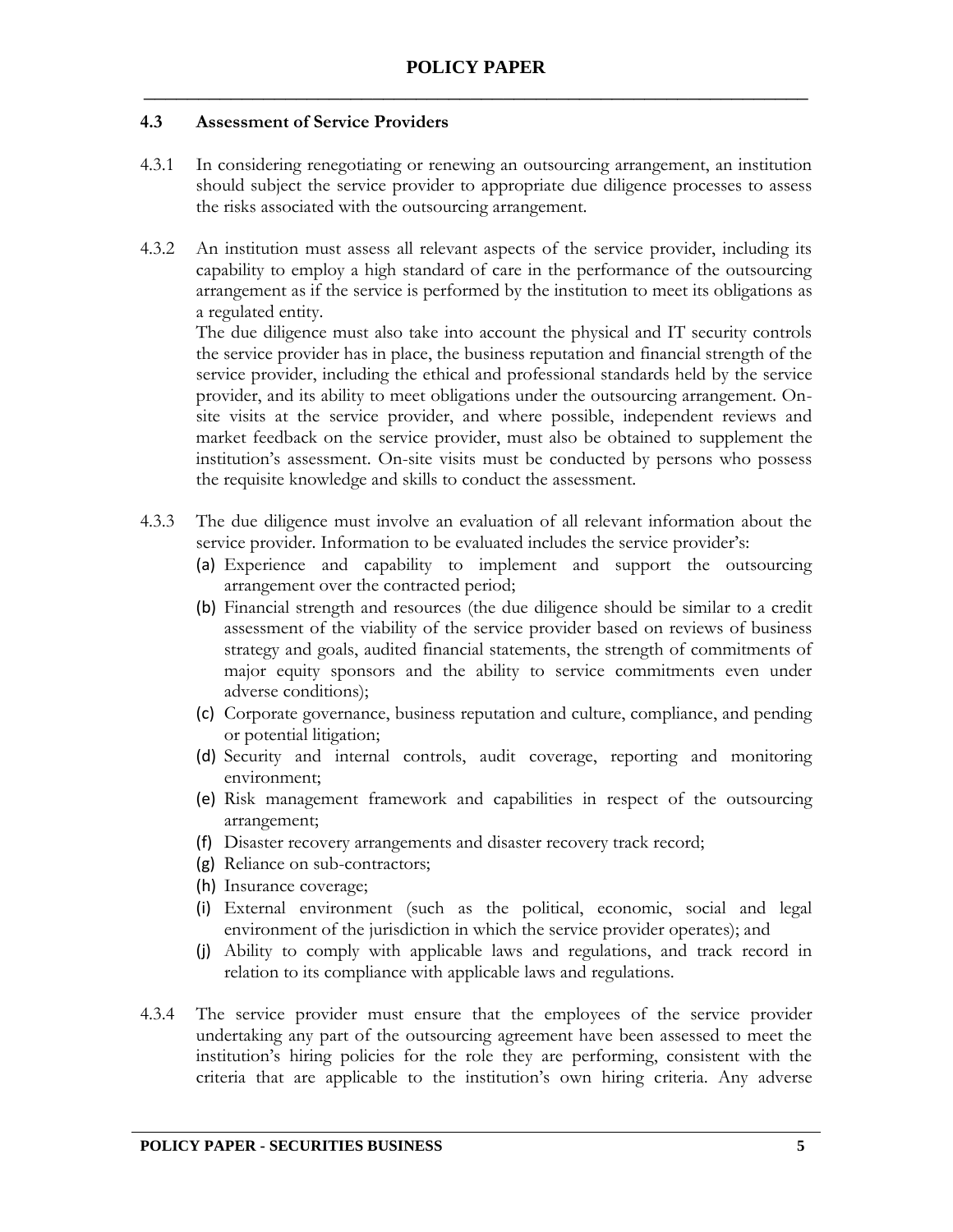findings from this assessment should be considered in light of their relevance and impact to the outsourcing arrangement.

4.3.5 Due diligence undertaken during the assessment process should be documented and re-performed periodically as part of the monitoring and control processes of material outsourcing arrangements. The due diligence process may vary depending on the nature, extent of risks of the arrangement, and impact on the institution in the event of a disruption to service or breach of security and confidentiality (e.g., reduced due diligence may be sufficient where the outsourcing arrangements are made within the institution's group) <sup>3</sup> . An institution must ensure that the information used for due diligence evaluation is sufficiently current. An institution must also consider the findings from the due diligence evaluation to determine the frequency and scope of audit on the service provider.

## **4.4 Outsourcing Agreement**

- 4.4.1 Contractual terms and conditions governing relationships, obligations, responsibilities, rights, and expectations of the contracting parties in the outsourcing arrangement must be carefully and properly defined in written agreements.
- 4.4.2 An institution must ensure that every outsourcing agreement addresses the risks identified during the risk evaluation and due diligence stages. Each outsourcing agreement should allow for timely renegotiation and renewal to enable the institution to retain an appropriate level of control over the outsourcing arrangement and the right to intervene with appropriate measures to meet its legal and regulatory obligations. It should, at the very least, have provisions to address the following aspects of outsourcing:
	- (a) Scope of the outsourcing arrangement;
	- (b) Performance, operational, internal control and risk management standards;
	- (c) Confidentiality and security <sup>4</sup> ;
	- (d) Business continuity management<sup>5</sup>;
	- (e) Monitoring and control<sup>6</sup>;
	- (f) Audit and inspection  $\frac{7}{7}$ ;
	- (g) Notification of adverse developments: an institution must specify in its outsourcing agreement the type of events and the circumstances under which the service provider should report to the institution;
	- (h) Dispute resolution: an institution must specify in its outsourcing agreement the resolution process, events of default, the indemnities, remedies and recourse of the respective parties in the agreement. The institution should ensure that its contractual rights can be exercised in the event of a breach of the outsourcing agreement by the service provider;

 $\overline{a}$ <sup>3</sup> In case of outsourcing within the same group, the institution must have a Service Level Agreement in place for the outsourced services. Refer to paragraph 4.10.

<sup>4</sup> Refer to paragraph 4.5.

<sup>&</sup>lt;sup>5</sup> Refer to paragraph 4.6.

Refer to paragraph 4.7.

Refer to paragraph 4.8.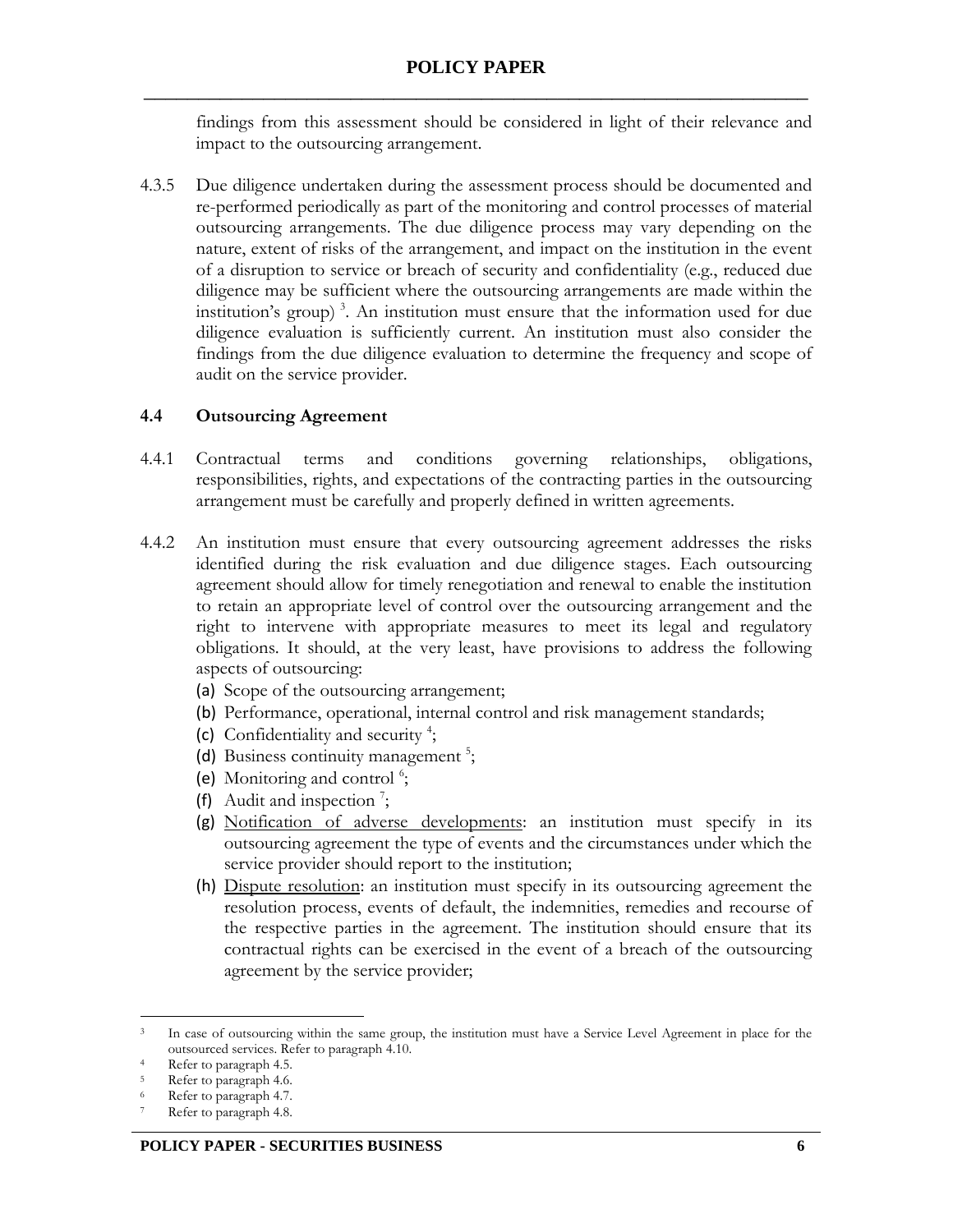- (i) Default termination and early exit: an institution must have the right to terminate the outsourcing agreement in the event of default, or under circumstances where:
	- (i) the service provider undergoes a change in ownership;
	- (ii) the service provider becomes insolvent or goes into liquidation;
	- (iii) the service provider goes into receivership or judicial management;
	- (iv) there has been a breach of security or confidentiality; or
	- (v) there is a demonstrable deterioration in the ability of the service provider to perform the contracted service.

The minimum period to execute a termination provision must be specified in the outsourcing agreement. Other provisions must also be put in place to ensure a smooth transition when the agreement is terminated or being amended. Such provisions may facilitate transferability of the outsourced services to a third party. Where the outsourcing agreement involves an intra-group entity, the agreement should be legally enforceable against the intra-group entity providing the outsourced service;

- (j) Sub-contracting: an institution must retain the ability to monitor and control its outsourcing arrangements when a service provider uses a sub-contractor. An outsourcing agreement must contain clauses setting out the rules and limitations on sub-contracting. An institution must include clauses making the service provider contractually liable for the performance and risk management practices of its sub-contractor and for the sub-contractor's compliance with the provisions in its agreement with the service provider. The institution must ensure that the sub-contracting of any part of material outsourcing arrangements is subject to the institution's prior approval;
- (k) Applicable laws: agreements must include choice-of-law provisions, agreement covenants and jurisdictional covenants that provide for adjudication of disputes between the parties under the laws of a specific jurisdiction.
- 4.4.3 Each outsourcing agreement must be tailored to address issues arising from country risks and potential obstacles in exercising oversight and management of the outsourcing arrangements made with a service provider outside of Aruba.

## **4.5 Confidentiality and Security**

- 4.5.1 As public confidence in institutions is a cornerstone in the stability and reputation of the financial industry, it is vital that an institution satisfies itself that the service provider's security policies, procedures, and controls will enable the institution to protect the confidentiality and security of customer information.
- 4.5.2 An institution must be proactive in identifying and specifying requirements for confidentiality and security in the outsourcing arrangement. An institution must take the following steps to protect the confidentiality and security of customer information:
	- (a) State the responsibilities of contracting parties in the outsourcing agreement to ensure the adequacy and effectiveness of security policies and practices, including the circumstances under which each party has the right to change security requirements. The outsourcing agreement should also address: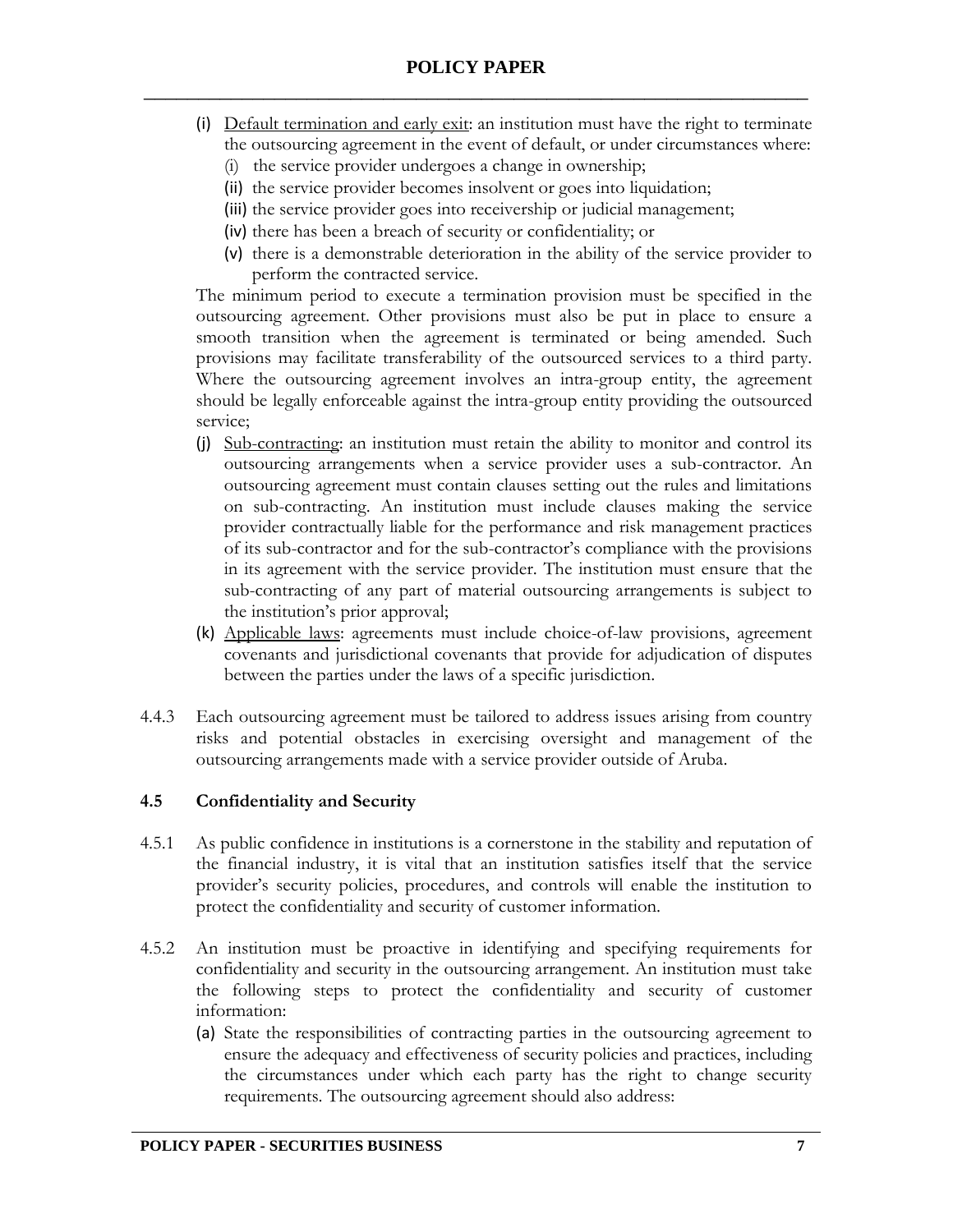- (i) the issue of the party liable for losses in the event of a material breach of security or confidentiality and the service provider's obligation to inform the institution; and
- (ii) the issue of access to and disclosure of customer information by the service provider. Customer information should be used by the service provider and its staff strictly for the purpose of the contracted service;
- (b) Disclose customer information to the service provider only on a need-to-know basis;
- (c) Ensure the service provider is able to protect the confidentiality of customer information, documents, records, and assets, particularly where multi-tenancy<sup>8</sup> arrangements are present at the service provider; and
- (d) Review and monitor the security practices and control processes of the service provider on a regular basis, including commissioning audits or obtaining periodic expert reports on confidentiality, security adequacy and compliance in respect of the operations of the service provider, and requiring the service provider to disclose to the institution breaches of confidentiality in relation to customer information.

#### **4.6 Business Continuity Management**

- 4.6.1 An institution must ensure that its business continuity is not compromised by outsourcing arrangements, in particular, of the operation of its critical systems.
- 4.6.2 An institution must take steps to evaluate and satisfy itself that the interdependency risk arising from the outsourcing arrangement can be adequately mitigated in such a way that the institution remains able to conduct its business with integrity and competence in the event of a service disruption or failure, or unexpected termination of the outsourcing arrangement or liquidation of the service provider. These should include taking the following steps:
	- (a) Determine that the service provider has in place satisfactory business continuity plans (BCP) that are commensurate with the nature, scope, and complexity of the outsourcing arrangement. Outsourcing agreements should contain requirements on the service provider in the area of business continuity, in particular, recovery time objectives (RTO), recovery point objectives (RPO), and resumption operating capacities;
	- (b) Proactively seek assurance on the state of business continuity preparedness of the service provider. It should ensure that the service provider regularly tests its BCP and that the tests validate the feasibility of the RTO, RPO, and resumption of the operating capacities. The institution should require the service provider to notify it of any test findings that may affect the service provider's performance. The institution should also require the service provider to notify it of any substantial changes in the service provider's BCP and of any adverse development that could substantially impact the service provided to the institution; and

 $\overline{a}$ 

<sup>8</sup> Multi-tenancy generally refers to a mode of operation adopted by service providers where a single computing infrastructure (e.g., servers, databases etc.) is used to serve multiple customers (tenants).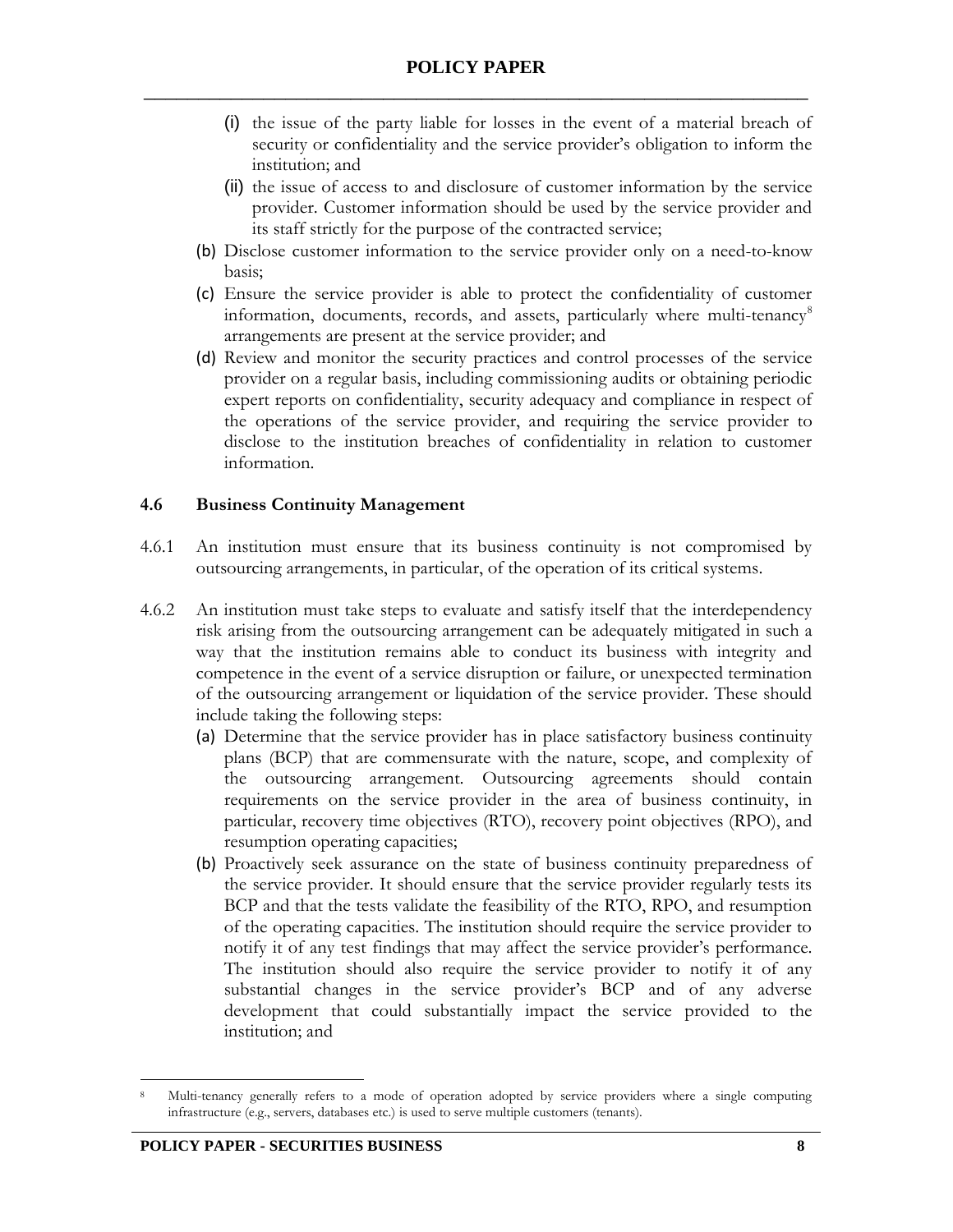- (c) Ensure that there are plans and procedures in place to address adverse conditions or termination of the outsourcing arrangement such that the institution will be able to continue business operations and that all documents, records of transactions and information previously given to the service provider are promptly removed from the possession of the service provider or deleted, destroyed or rendered unusable, with due regard to the applicable legislation in the country where the service provider is located.
- 4.6.3 For assurance on the functionality and effectiveness of its BCP, an institution should design and carry out regular, complete and meaningful BCP testing that is commensurate with the nature, scope and complexity of the outsourcing arrangement.
- 4.6.4 The institution must consider worst case scenarios in its BCP. Some examples of these scenarios are unavailability of the service provider due to unexpected termination of the outsourcing agreement, liquidation of the service provider and wide-area disruptions that result in collateral impact on both the institution and the service provider.

## **4.7 Monitoring and Control**

- 4.7.1 An institution must establish a structure for the management and control of its outsourcing arrangements. Such a structure will vary depending on the nature and extent of risks in the outsourcing arrangements. As relationships and interdependencies in respect of outsourcing arrangements increase in materiality and complexity, a more rigorous risk management approach should be adopted. An institution also has to be more proactive in its relationship with the service provider (e.g., having frequent meetings) to ensure that performance, operational, internal control, and risk management standards are upheld.
- 4.7.2 An institution must put in place all of the following measures for effective monitoring and control of any material outsourcing arrangement:
	- (a) Maintain a register of all material outsourcing arrangements and ensure that the register is readily accessible for review by the Supervisory Board and Managing Board of the institution and the CBA. The information maintained in the register must at a minimum consist of the information set out in Annex 3.
	- (b) Assign clear responsibilities within the institution for the monitoring and controlling of the outsourcing agreement;
	- (c) Periodic reviews on all material outsourcing arrangements. This is to ensure that the institution's outsourcing risk management policies and procedures, and the requirements in this Policy Paper, are effectively implemented. Such reviews must ascertain the adequacy of internal risk management and management information systems established by the institution (e.g., assessing the effectiveness of processes and metrics used to evaluate the performance and security of the service provider) and highlight any deficiency in the institution's systems of control;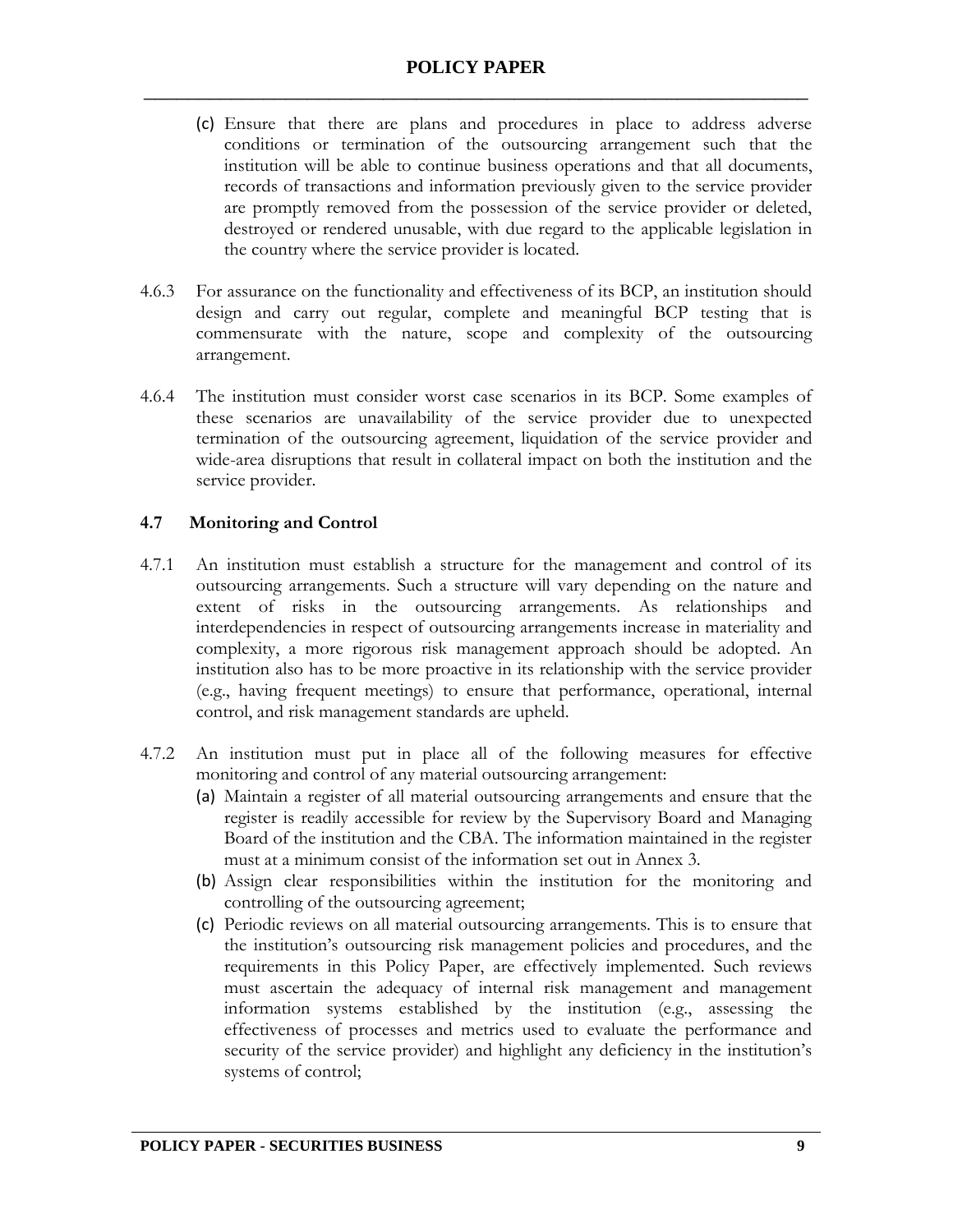(d) Reporting policies and procedures: reports on the monitoring and control activities of the institution must be reviewed by its Managing Board, while the outcome must be shared with the Supervisory Board. The institution must also ensure that any adverse development arising in any outsourcing arrangement is brought to the immediate attention of the Managing Board of the institution and service provider, and where warranted, to the institution's Supervisory Board. When adverse development occurs, prompt actions should be taken by an institution to review the outsourcing relationship for modification or termination of the agreement.

#### **4.8 Audit and Inspection**

- 4.8.1 An institution's outsourcing arrangements must not interfere with the ability of the institution to effectively manage its business activities or impede the CBA in carrying out its supervisory functions and meeting its objectives.
- 4.8.2 An institution must include, in all of its outsourcing agreements for material outsourcing arrangements, clauses that:
	- (a) Allow the institution to conduct audits on the service provider, whether by its internal or external auditors, or by agents appointed by the institution; and to obtain copies of any report and finding made on the service provider, whether produced by the service provider's internal or external auditors, or by agents appointed by the service provider, in relation to the outsourcing arrangement;
	- (b) Allow the CBA, where necessary or expedient, to exercise the contractual rights of the institution to:
		- (i) access and inspect the service provider, and obtain records and documents, of transactions, and information of the institution given to, stored at or processed by the service provider; and
		- (ii) access any report and finding made on the service provider, whether produced by the service provider's internal or external auditors, or by agents appointed by the service provider, in relation to the outsourcing arrangement.
- 4.8.3 Outsourcing agreements for material outsourcing arrangements must also include clauses that require the service provider to comply, as soon as possible, with any request from the CBA or the institution, to the service provider or its subcontractors, to submit to the CBA any report on the security and control environment of the service provider and its sub-contractors, in relation to the outsourcing arrangement.
- 4.8.4 An institution must ensure that independent audits and/or expert assessments of all its material outsourcing arrangements are conducted. In determining the frequency of audit and expert assessments, the institution should consider the nature and extent of the involved risks, and the impact on the institution from the outsourcing arrangements. The scope of the audit and expert assessments should include an assessment of the service provider's security <sup>9</sup> and control environment, incident management process (for material breaches, service disruptions or other material

 $\overline{a}$ The security environment refers to both the physical and IT security environments.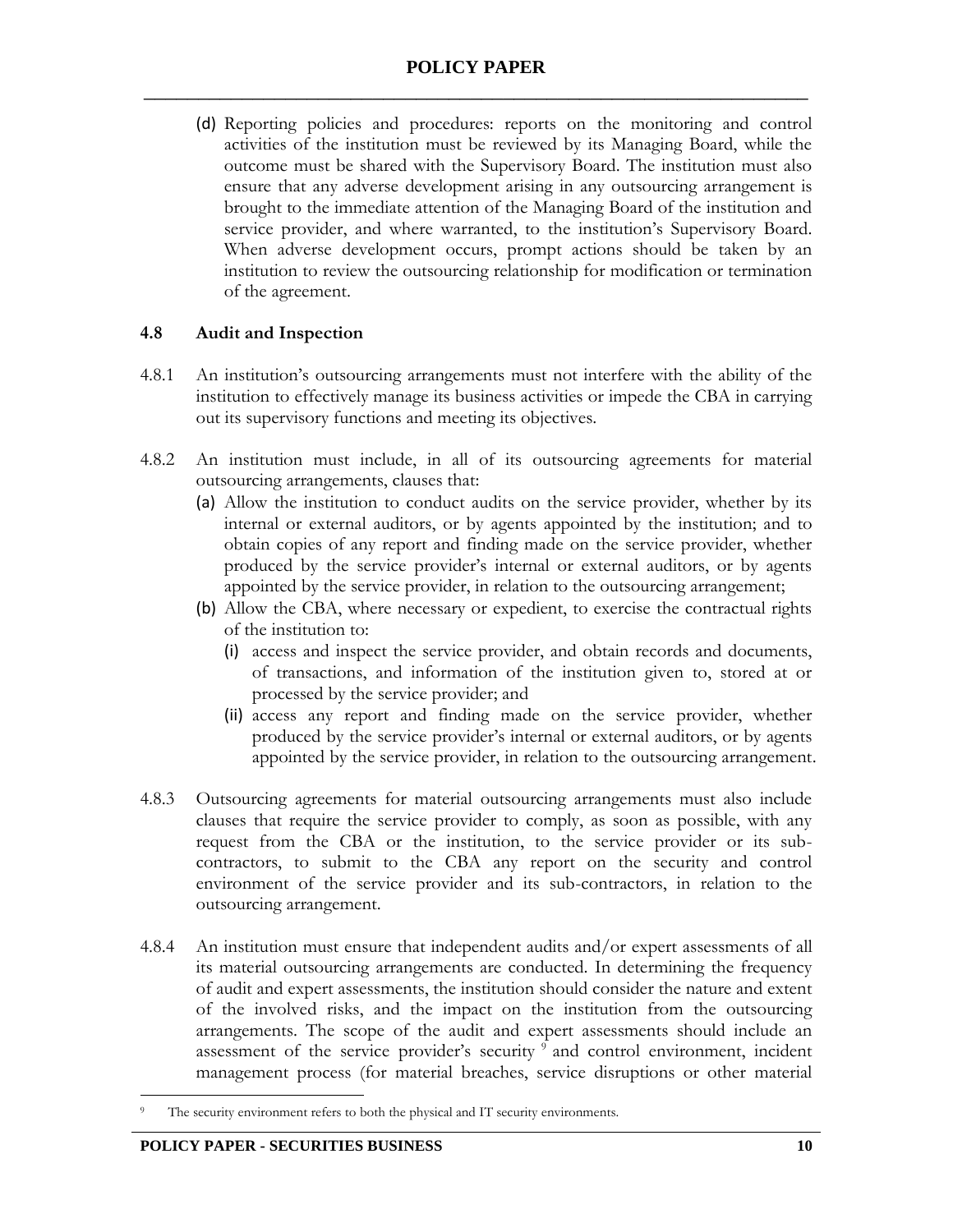issues) and the institution's observance of this Policy Paper in relation to the outsourcing arrangement.

- 4.8.5 The independent audit and/or expert assessment on the service provider may be performed by the institution's internal or external auditors, the service provider's external auditors  $10$  or by agents appointed by the institution. The appointed persons should possess the requisite knowledge and skills to perform the engagement, and be independent of the unit or function performing the outsourcing arrangement. The Supervisory Board must ensure that appropriate and timely remedial actions are taken to address the audit findings <sup>11</sup>. Institutions must have adequate processes in place to ensure that remedial actions are satisfactorily completed.
- 4.8.6 Significant issues and concerns must be brought to the attention of the Managing Board of the institution and service provider, and where warranted, to the Supervisory Board. Actions must be taken by the institution to review the outsourcing arrangement if the risk posed is no longer within the institution's risk tolerance.
- 4.8.7 Copies of audit reports must be directly submitted by the institution to the CBA upon request. An institution must also, upon request, provide the CBA with other reports or information on the institution and service provider that is related to the outsourcing arrangement.

#### **4.9 Outsourcing outside Aruba**

- 4.9.1 The engagement of a service provider in a foreign country, or an outsourcing arrangement whereby the outsourced function is performed in a foreign country, may expose an institution to country risk (economic, social and political conditions and events in a foreign country) that may adversely affect the institution. Such conditions and events could prevent the service provider from carrying out the terms of its agreement with the institution. In its risk management of such outsourcing arrangements, an institution must take into account, as part of its due diligence:
	- (a) Government policies;
	- (b) Political, social, and economic conditions;
	- (c) Legal and regulatory developments in the foreign country; and
	- (d) The institution's ability to effectively monitor the service provider, and execute its business continuity plans and exit strategy.

The institution must also be aware of the disaster recovery arrangements and locations established by the service provider in relation to the outsourcing arrangement. As information and data could be moved to primary or backup sites located in foreign countries, the risks associated with the medium of transport, be it physical or electronic, should also be considered.

 $\overline{a}$ 

<sup>&</sup>lt;sup>10</sup> An institution should conduct its own audits to supplement the audits performed by the service provider's auditors, where necessary.

<sup>11</sup> Refer to paragraph 4.1.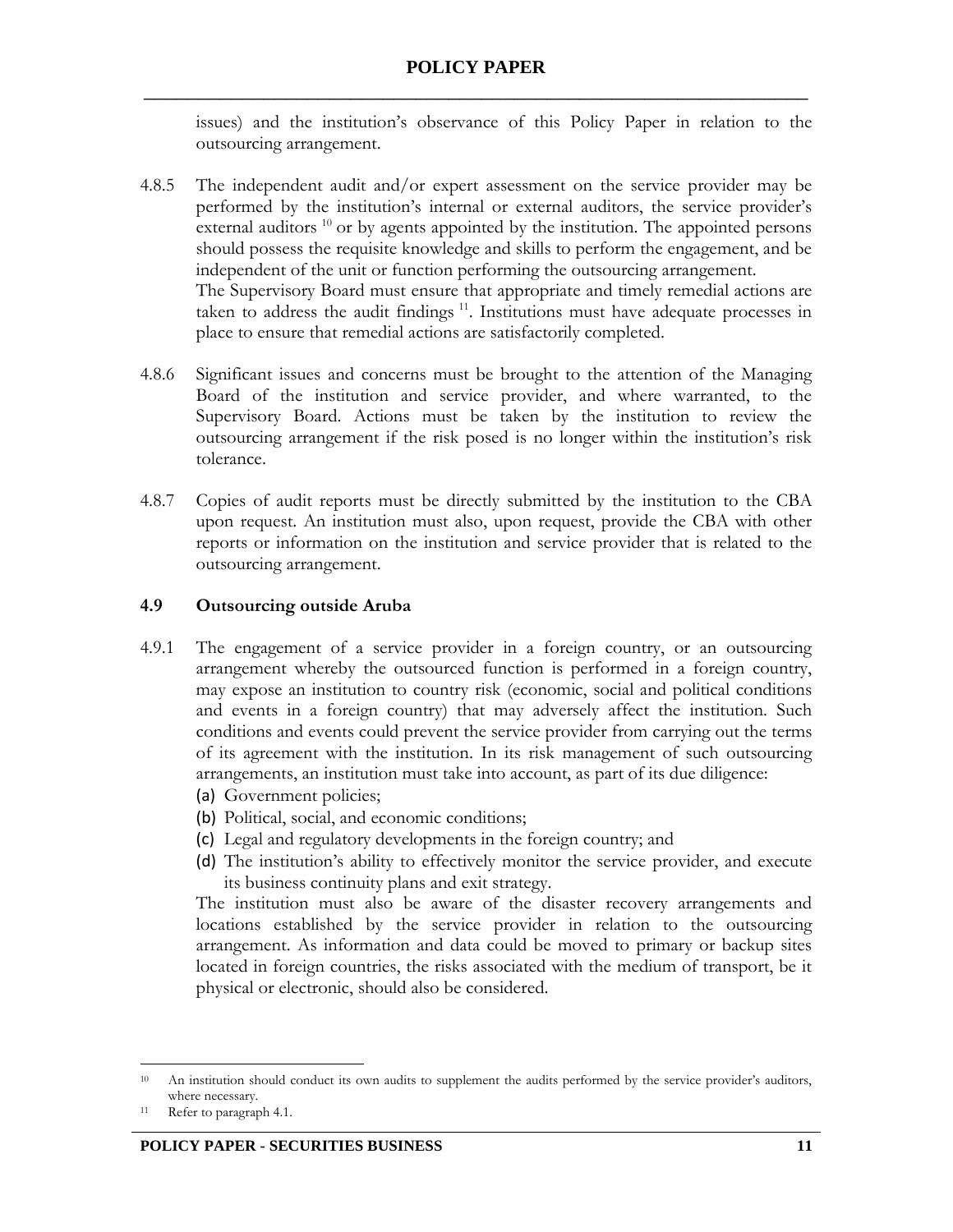- 4.9.2 Material outsourcing arrangements with service providers located outside of Aruba must be conducted in a manner so as not to hinder the CBA's efforts to supervise the Aruban business activities of the institution (i.e., from its books, accounts and documents) in a timely manner, in particular:
	- (a) An institution may not enter into outsourcing arrangements with service providers operating in jurisdictions that do not uphold confidentiality clauses and agreements; and
	- (b) An institution may not enter into outsourcing arrangements with service providers in jurisdictions where prompt access to information by the CBA at the service provider may be impeded by legal or administrative restrictions.

#### **4.10 Outsourcing within a group**

- 4.10.1 This Policy Paper is also applicable to outsourcing arrangements with parties within an institution's group. The expectations may be addressed within group-wide risk management policies and procedures. The institution would be expected to provide, when requested, information demonstrating the structure and processes by which its Supervisory Board and Managing Board discharge their role in the oversight and management of outsourcing risks on a group-wide basis.
- 4.10.2 Due diligence on an intra-group service provider may take the form of evaluating qualitative aspects of the service provider's ability to address risks specific to the institution, particularly those relating to business continuity management, monitoring and control, audit and inspection, including confirmation on the right of access to be provided to the CBA, to retain effective supervision over the institution, and compliance with local regulatory standards. The respective roles and responsibilities of each office in the outsourcing arrangement should be documented in writing in a Service Level Agreement.

#### **4.11 Outsourcing of Internal Audit to External Auditors**

4.11.1 Where the outsourced service is the internal audit function of an institution, there are additional factors that an institution should take into account. One of these is the lack of independence, or the appearance of impaired independence, when a service provider is handling multiple engagements for an institution, such as internal and external audits, and consultancy services. There is doubt that the service provider, in its internal audit role, would criticize itself for the quality of the external audit or consultancy services provided to the institution. In addition, as operations of an institution could be complex and involve large transaction volumes and amounts, it should ensure service providers have the expertise to adequately complete the engagement. An institution should address these and other relevant issues before outsourcing the internal audit function. In addition, as a sound practice, institutions shall not outsource their internal audit function to the institution's external audit firm.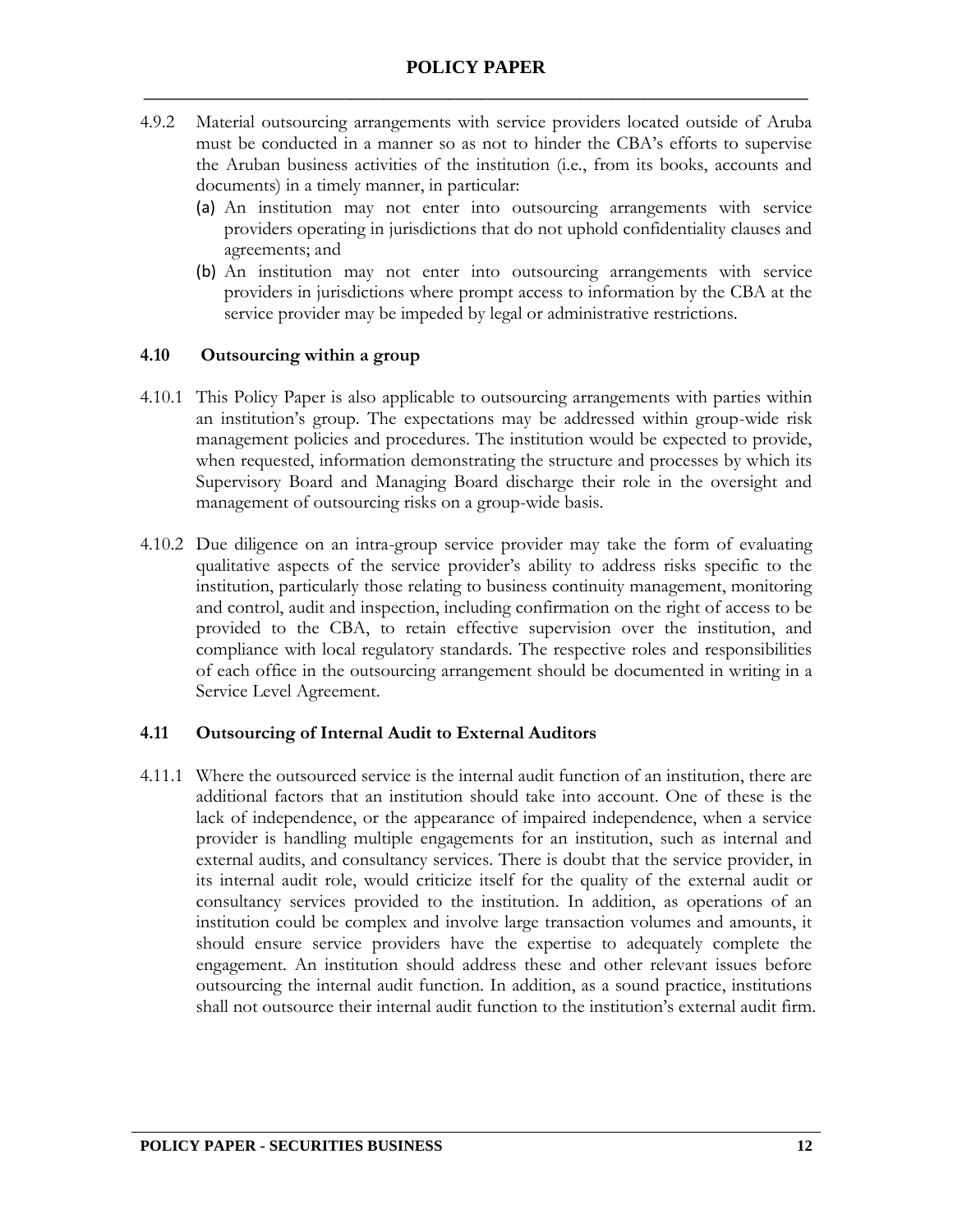4.11.2 Before outsourcing the internal audit function to external auditors, an institution must satisfy itself that the external auditor is in compliance with the relevant standards, including the independency standards, regulating the accounting profession.

This Policy Paper enters into force on **July 1, 2018**.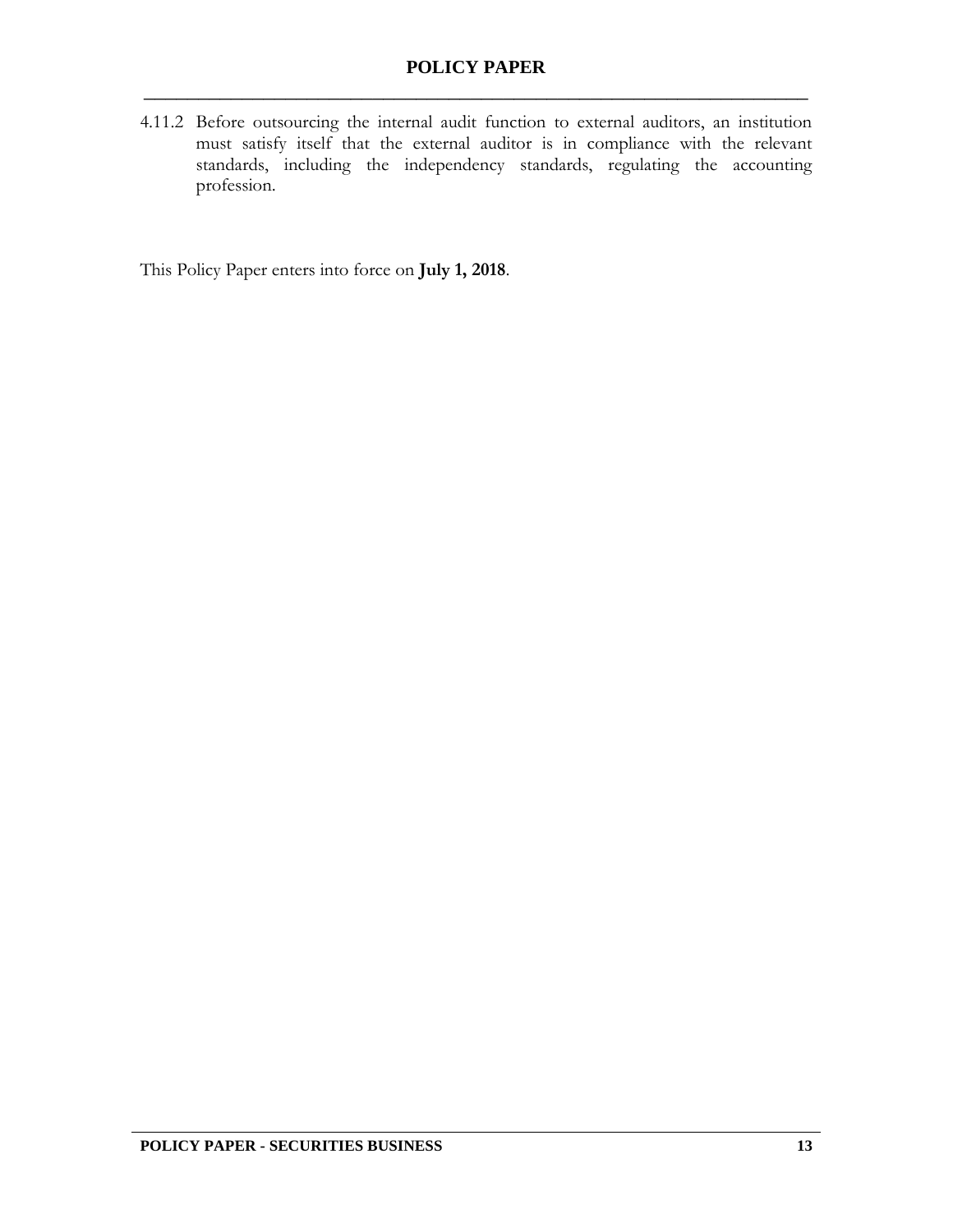## **POLICY PAPER** \_\_\_\_\_\_\_\_\_\_\_\_\_\_\_\_\_\_\_\_\_\_\_\_\_\_\_\_\_\_\_\_\_\_\_\_\_\_\_\_\_\_\_\_\_\_\_\_\_\_\_\_\_\_\_\_\_\_\_\_\_

#### **Annex 1**

#### **EXAMPLES OF OUTSOURCING ARRANGEMENTS**

- 1 The following are examples of some services that, when performed by a third party, would be regarded as outsourcing arrangements for the purposes of this Policy Paper although they are not exhaustive:
	- (a) Application processing (e.g., loan origination, insurance underwriting, credit cards);
	- (b) Middle and back office operations (e.g., electronic funds transfer, payroll processing, custody operations, quality control, purchasing, maintaining the register of participants of a collective investment scheme (CIS) and sending of accounts and reports to CIS participants, order processing, trade settlement and risk management);
	- (c) Business continuity and disaster recovery functions and activities;
	- (d) Claims administration (e.g., loan negotiations, loan processing, insurance claim processing, collateral management, collection of bad loans);
	- (e) Document processing (e.g., cheques, credit card and bill payments, bank statements, other corporate payments, customer statement printing);
	- (f) Information systems hosting (e.g., software-as-a-service, platform-as-a-service, infrastructure-as-a-service);
	- (g) Information systems management and maintenance (e.g., data entry and processing, data centers, data center facilities management, end-user support, local area networks management, help desks, information technology security operations);
	- (h) Investment management (e.g., discretionary portfolio management, cash management);
	- (i) Management of policy issuance and claims operations (by managing agents);
	- (j) Manpower management (e.g., benefits and compensation administration, staff appointment, training and development);
	- (k) Marketing and research (e.g., product development, data warehousing and mining, media relations, call centers, telemarketing);
	- (l) Professional services related to the business activities of the institution (e.g., accounting, internal audit, actuarial, compliance);
	- (m) Support services related to archival, storage and destruction of data and records; and
	- (n) Cloud computing.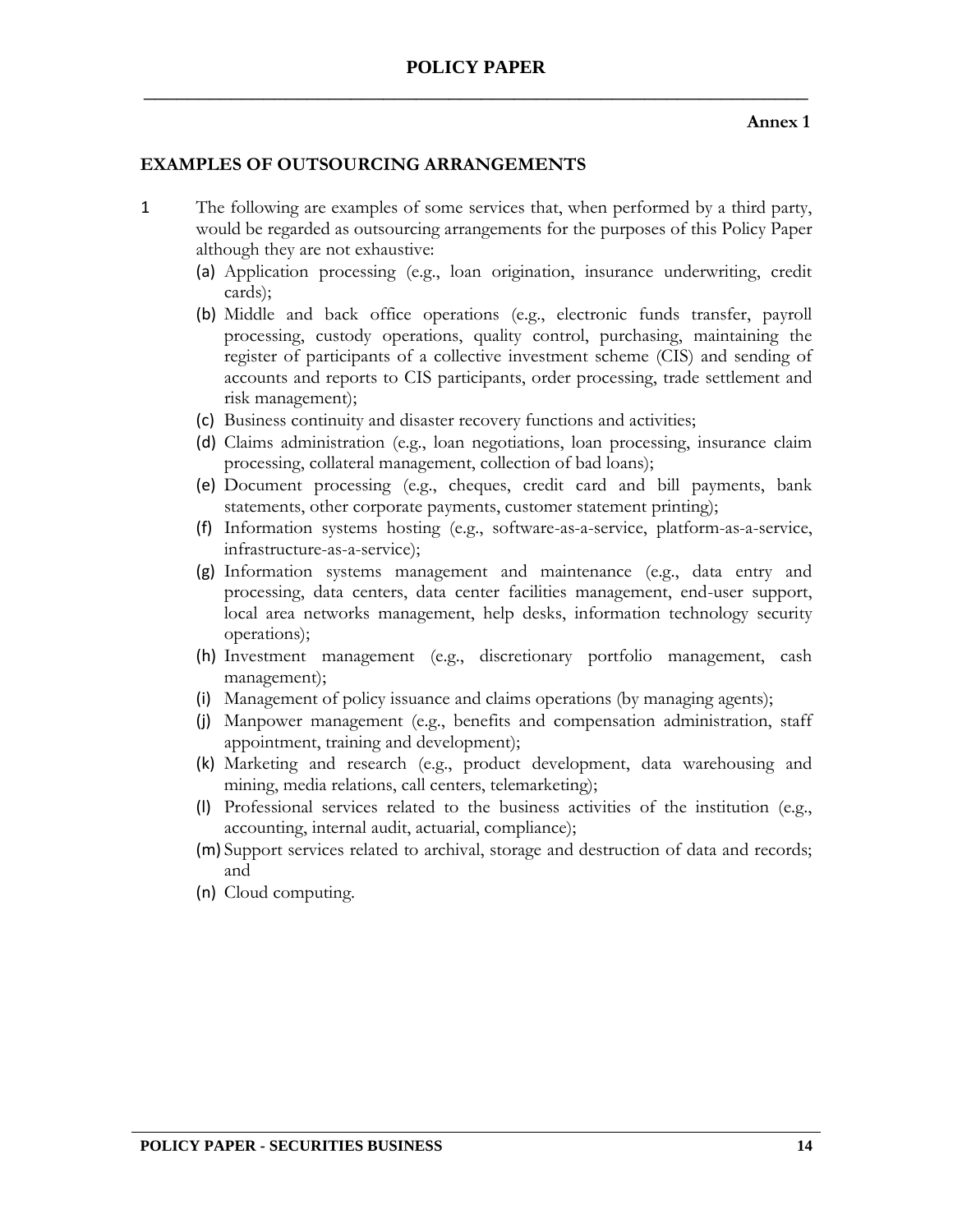- 2 The following arrangements would generally **not** be considered outsourcing arrangements, falling under the scope of this Policy Paper:
	- (a) Arrangements in which certain industry characteristics require the use of third party providers;
		- (i) maintenance of custody accounts;
		- (ii) telecommunication services and public utilities (e.g., electricity, SMS gateway services);
		- (iii) postal services;
		- (iv) market information services (e.g., Bloomberg, Moody's, Standard & Poor's);
		- (v) common network infrastructure (e.g., Visa, MasterCard);
		- (vi) clearing and settlement arrangements between clearing houses and settlement institutions and their members, and similar arrangements between members and non-members;
		- (vii) global financial messaging infrastructure which are subject to oversight by relevant regulators (e.g., SWIFT); and
		- (viii) correspondent banking services.
	- (b) Introducer arrangements and arrangements that pertain to principal-agent relationships:
		- (i) sale of insurance policies by agents, and ancillary services relating to those sales;
		- (ii) acceptance of business by underwriting agents; and
		- (iii) introducer arrangements (where the institution does not have any contractual relationship with customers).
	- (c) Arrangements that the institution is not legally or administratively able to provide:
		- (i) statutory audit and independent audit assessments;
		- (ii) discreet advisory services (e.g., legal opinions, independent appraisals, trustees in bankruptcy, loss adjuster); and
		- (iii) Independent consulting (e.g., consultancy services for areas which the institution does not have the internal expertise to conduct).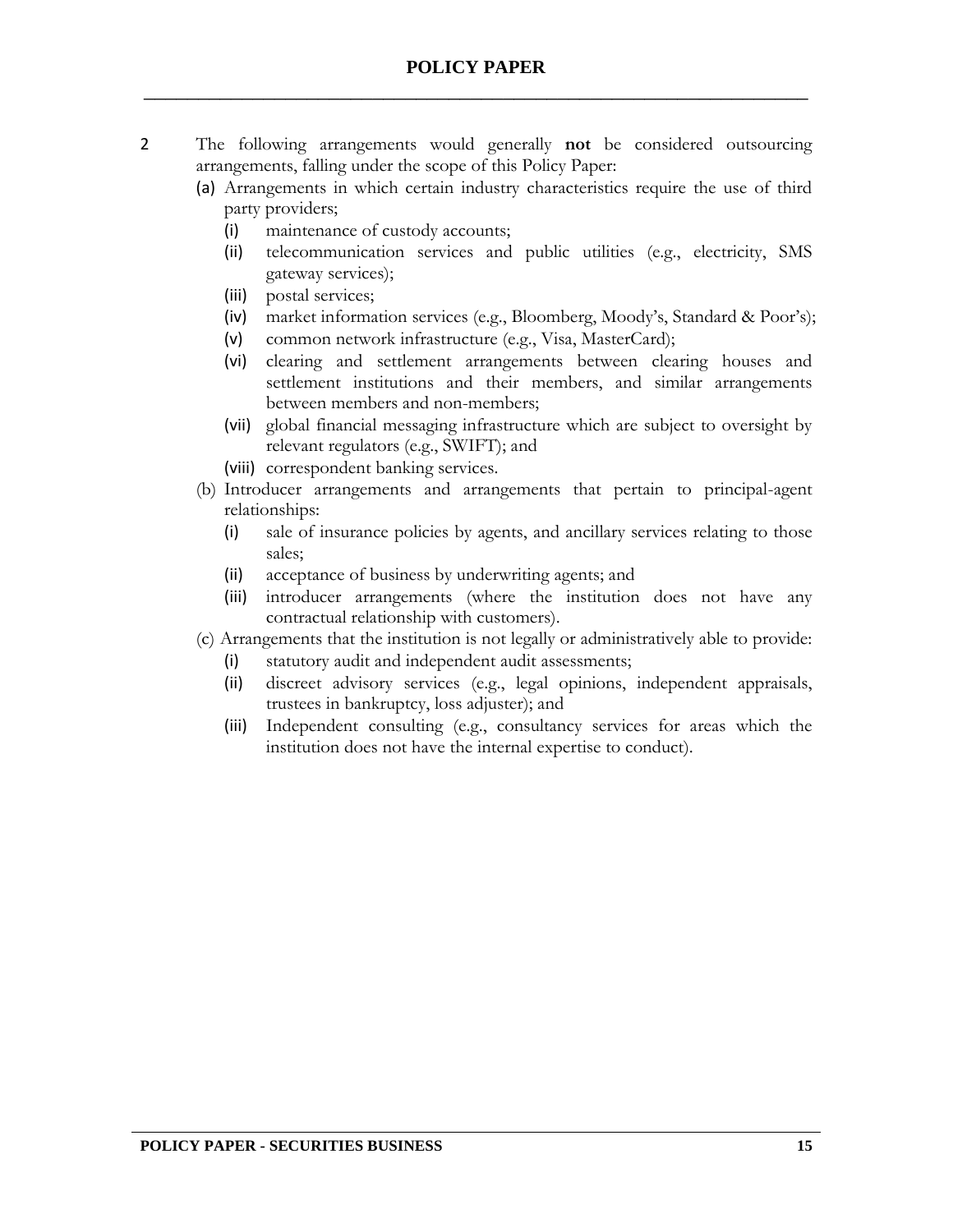# **POLICY PAPER** \_\_\_\_\_\_\_\_\_\_\_\_\_\_\_\_\_\_\_\_\_\_\_\_\_\_\_\_\_\_\_\_\_\_\_\_\_\_\_\_\_\_\_\_\_\_\_\_\_\_\_\_\_\_\_\_\_\_\_\_\_

#### **Annex 2**

#### **MATERIAL OUTSOURCING ARRANGEMENTS**

- 1 An institution should assess the materiality in an outsourcing arrangement. In assessing materiality, the CBA recognizes that qualitative judgment is involved and the circumstances faced by individual institutions may vary. Factors that an institution should consider include:
	- (a) Importance of the business activity to be outsourced (e.g., in terms of contribution to income and profit);
	- (b) Potential impact of the outsourcing on earnings, solvency, liquidity, funding, capital, and risk profile;
	- (c) Impact on the institution's reputation and brand value, and ability to achieve its business objectives, strategy, and plans, should the service provider fail to perform the service or encounter a breach of confidentiality or security (e.g., compromise of customer information);
	- (d) Impact on the institution's customers, should the service provider fail to perform the service or encounter a breach of confidentiality or security;
	- (e) Impact on the institution's counterparties and the Aruban financial market, should the service provider fail to perform the service;
	- (f) Cost of the outsourcing as a proportion of total operating costs of the institution;
	- (g) Cost of outsourcing failure, which will require the institution to bring the outsourced activity in-house or seek similar service from another service provider, as a proportion of total operating costs of the institution;
	- (h) Aggregate exposure to a particular service provider in cases where the institution outsources various functions to the same service provider; and
	- (i) Ability to maintain appropriate internal controls and meet regulatory requirements, if the service provider faces operational problems.
- 2 Outsourcing of all or substantially all of its risk management or internal control functions, including compliance, internal audit, financial accounting and actuarial (other than performing certification activities) is to be considered a material outsourcing arrangement.
- 3 An institution should undertake periodic reviews of its outsourcing arrangements to identify new outsourcing risks as they arise. An outsourcing arrangement that was previously not material may subsequently become material from incremental services outsourced to the same service provider or an increase in volume or change in nature of the service outsourced to the service provider. Outsourcing risks may also increase when the service provider subcontracts the service or makes significant changes to its sub-contracting arrangements.
- 4 An institution should consider materiality at both the institution's level and as a group, i.e. together with the institution's branches and corporations under its control.